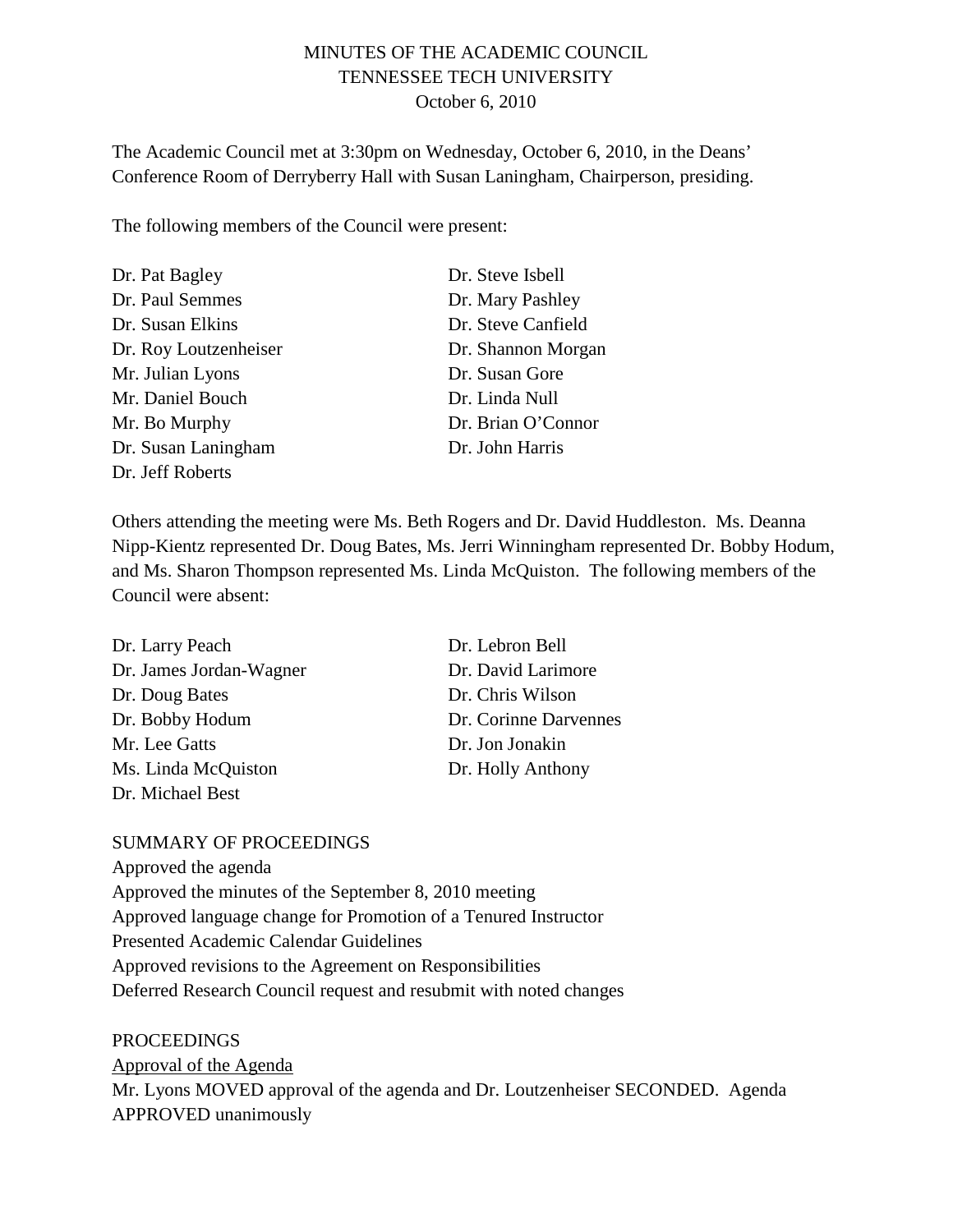# Approval of the Minutes of the September 8, 2010 Meeting

Mr. Lyons MOVED approval of the minutes and Mr. Murphy SECONDED. Minutes APPROVED unanimously

# Proposed Language Change for Promotion of a Tenured Instructor to Tenured Assistant Professor

Dr. Armistead stated that this policy has been approved by the Administrative Council, but the Academic Council had questions about the language and decided it should have been voted on by the Academic Council. Dr. Armistead MOVED to approve the language change to the policy and Dr. Loutzenheiser SECONDED (see attachment). After some discussion, a friendly amendment was made for a grammatical change in the last sentence of paragraph two and to delete the last paragraph entirely. APPROVED unanimously. This will go to Administrative Council for their approval and then to University Assembly.

### Academic Calendar Guidelines

Dr. Armistead stated this was for information purposes and states the limits TTU must follow based on the Guideline No. A-019. There was no proposal at this time.

# Proposed Revisions to the Agreement on Responsibilities

Dr. Armistead MOVED approval of the revisions to the Agreement on Responsibilities and Mr. Lyons SECONDED (see attachment). The Deans' Council has discussed this issue as the result of some problems with auditing. Auditors are very sensitive to how we spend our money and one of the areas of concern is overload pay. We do not have a way to document why a person is given overload pay. The AOR form is not new, but has been revised to allow space to record the faculty's teaching load. The faculty would complete this AOR when meeting with their chair or director for their annual evaluation and plan their academic year assignment. This was discussed by the Faculty Senate where the biggest concern was whether every department has a standard workload. It will vary across campus depending on the faculty member's workload. TBR says the normal teaching workload is 15 hours. The corrections were APPROVED unanimously. This will go to the Administrative Council and then to University Assembly.

# Research Council Request

Dr. Canfield MOVED to recognize the Research Council as a standing committee and Mr. Lyons SECONDED (see attachment). After some discussion and a request from our student representative that students be included as members of this council, Dr. Canfield amended his motion to review their plan to provide updated procedures, determine the correct title (council or committee), update the membership list, set term limits, and decide if they should report to Academic Council, Administrative Council or both. Motion APPROVED unanimously.

# Such Other Matters

1. Dr. Armistead stated he received a request from a graduate student who would like to survey all TTU faculty as part of her master's thesis. He did not find a policy that said the student could not do this. The survey would be distributed via email through the Academic Affairs office. The Council did not have any objections to this request. The faculty can decide if they want to complete the survey or not once they receive it.